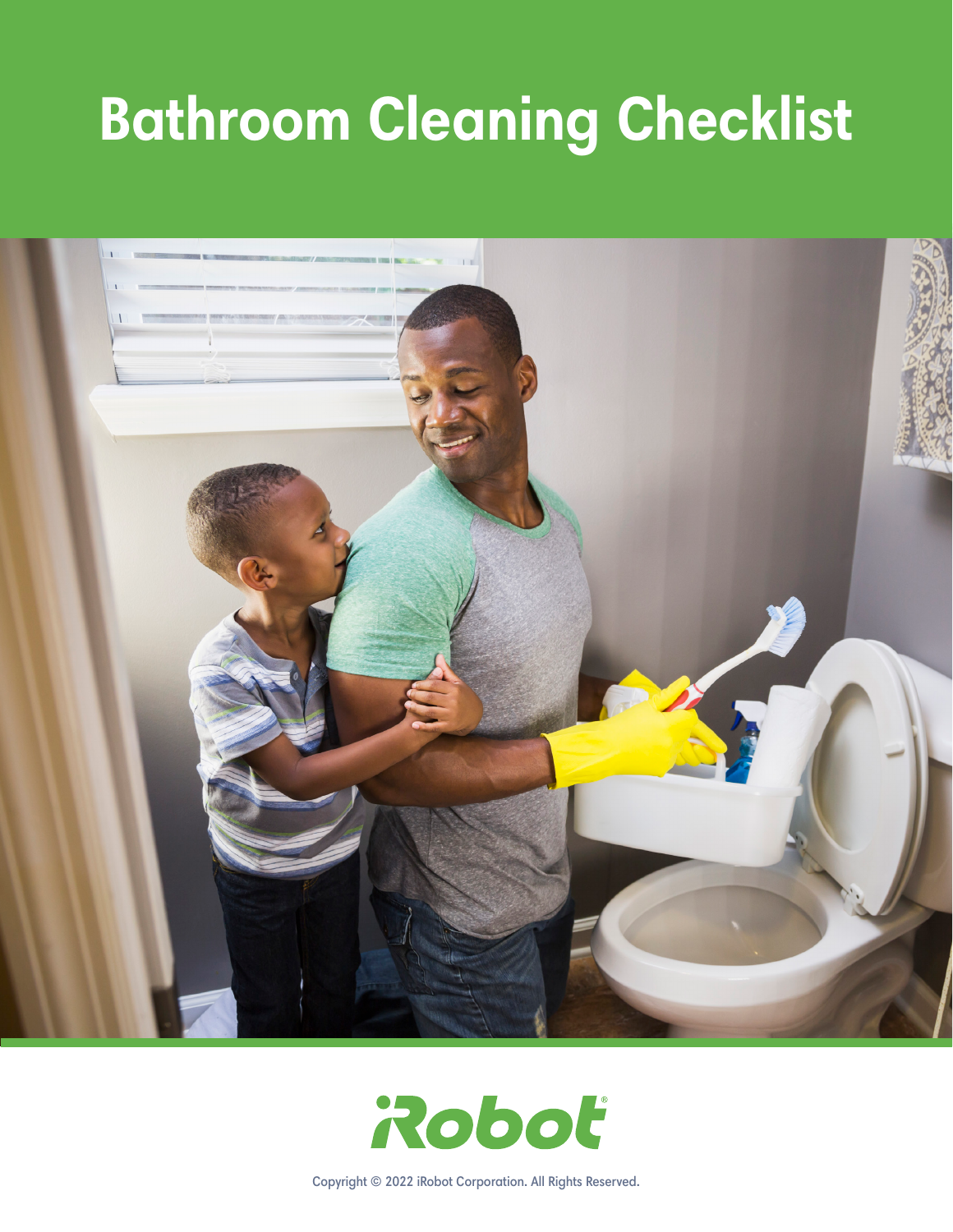### Bathroom Cleaning CHECKLIST BREE



#### **DAILY**

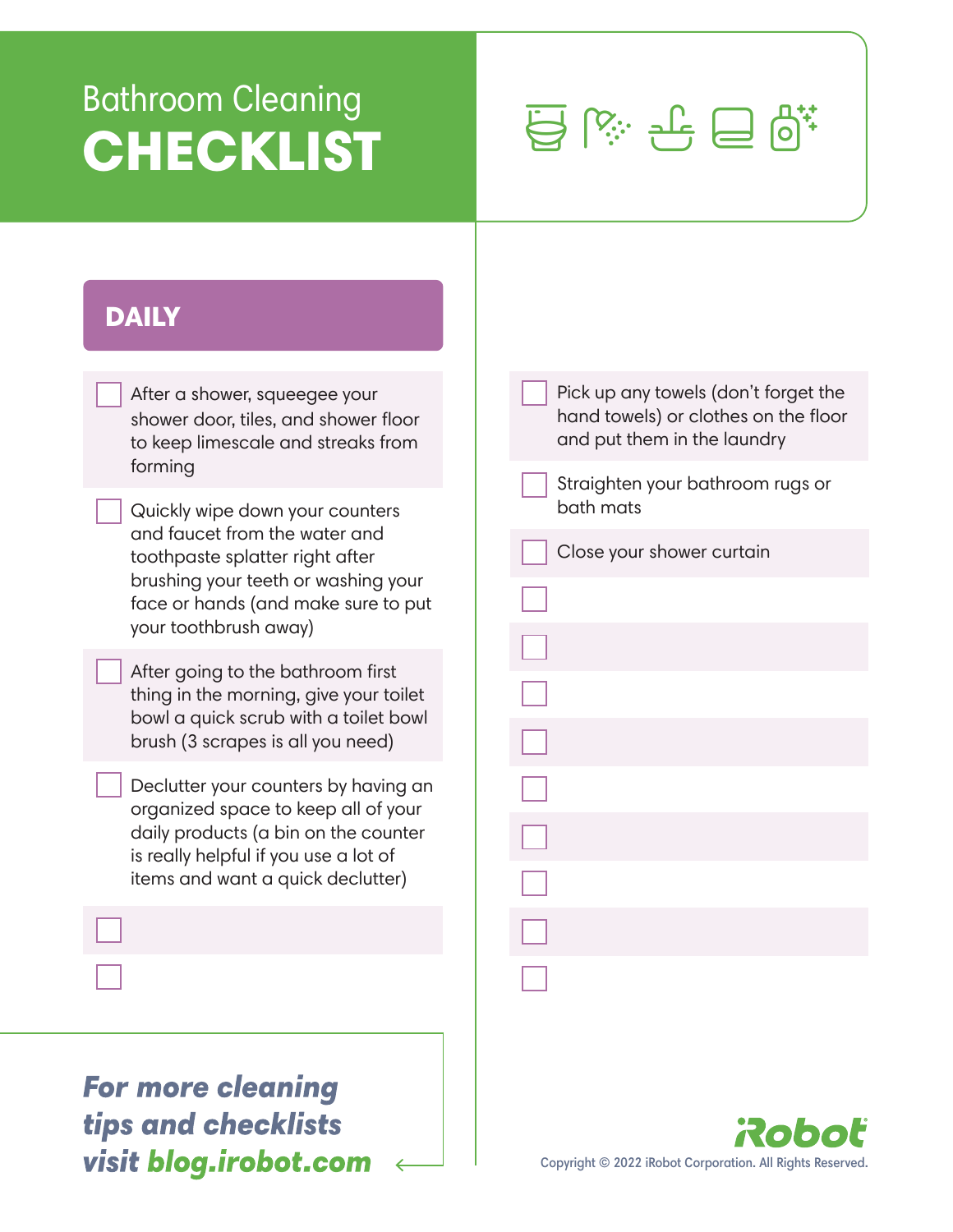# Bathroom Cleaning  $\overline{\text{CHECKTBL}}$   $\overline{\text{B}}$   $\mathbb{R}$   $\overline{\text{B}}$   $\overline{\text{C}}$   $\overline{\text{B}}$   $\overline{\text{C}}$   $\overline{\text{C}}$   $\overline{\text{C}}$   $\overline{\text{C}}$   $\overline{\text{C}}$   $\overline{\text{C}}$   $\overline{\text{C}}$   $\overline{\text{C}}$   $\overline{\text{C}}$   $\overline{\text{C}}$   $\overline{\text{C}}$   $\overline{\text{C}}$   $\overline{\text{C}}$   $\overline{\text{C}}$



**MONTHLY** 

### **WEEKLY**

| Wipe down your mirror(s)                                                    | Bleach your shower liner (if you<br>don't have a door)                                                           |
|-----------------------------------------------------------------------------|------------------------------------------------------------------------------------------------------------------|
| Dust lights and your fan as well as the<br>top ledge of the mirror          | Wash your shower curtain (if it's<br>white you can soak it in the tub with                                       |
| Scrub your shower / tub                                                     | the liner)                                                                                                       |
| Clean shower head (you may need<br>a limescale remover if you have hard     | Organize your cabinets and<br>drawers if they're a mess                                                          |
| water)                                                                      | Throw away any expired                                                                                           |
| Clean countertops                                                           | medications or unused body and<br>face products                                                                  |
| Scrub the toilet inside and out                                             | Replace any worn-out towels                                                                                      |
| Sweep and mop floors                                                        | Unclog your drains (we all lose hair<br>in the shower)                                                           |
| Put away any clutter                                                        | Apply a limescale remover or soak                                                                                |
| Wash your towels                                                            | your showerhead                                                                                                  |
| Wipe off knobs and light switches that<br>build up finger grime and smudges | Use a thin tool (such as the end of<br>a detailing brush if it has a pointed<br>silicone edge meant for scraping |
|                                                                             | corners) to clean the areas around<br>the drains, toilet, and sink                                               |
|                                                                             | Wipe the faces of your cabinets<br>(including the medicine cabinet)                                              |
| <b>For more cleaning</b><br>tips and checklists                             | Wipe down your baseboards<br>Robo                                                                                |
| visit blog.irobot.com                                                       | Copyright © 2022 iRobot Corporation. All Rights Reserved.                                                        |